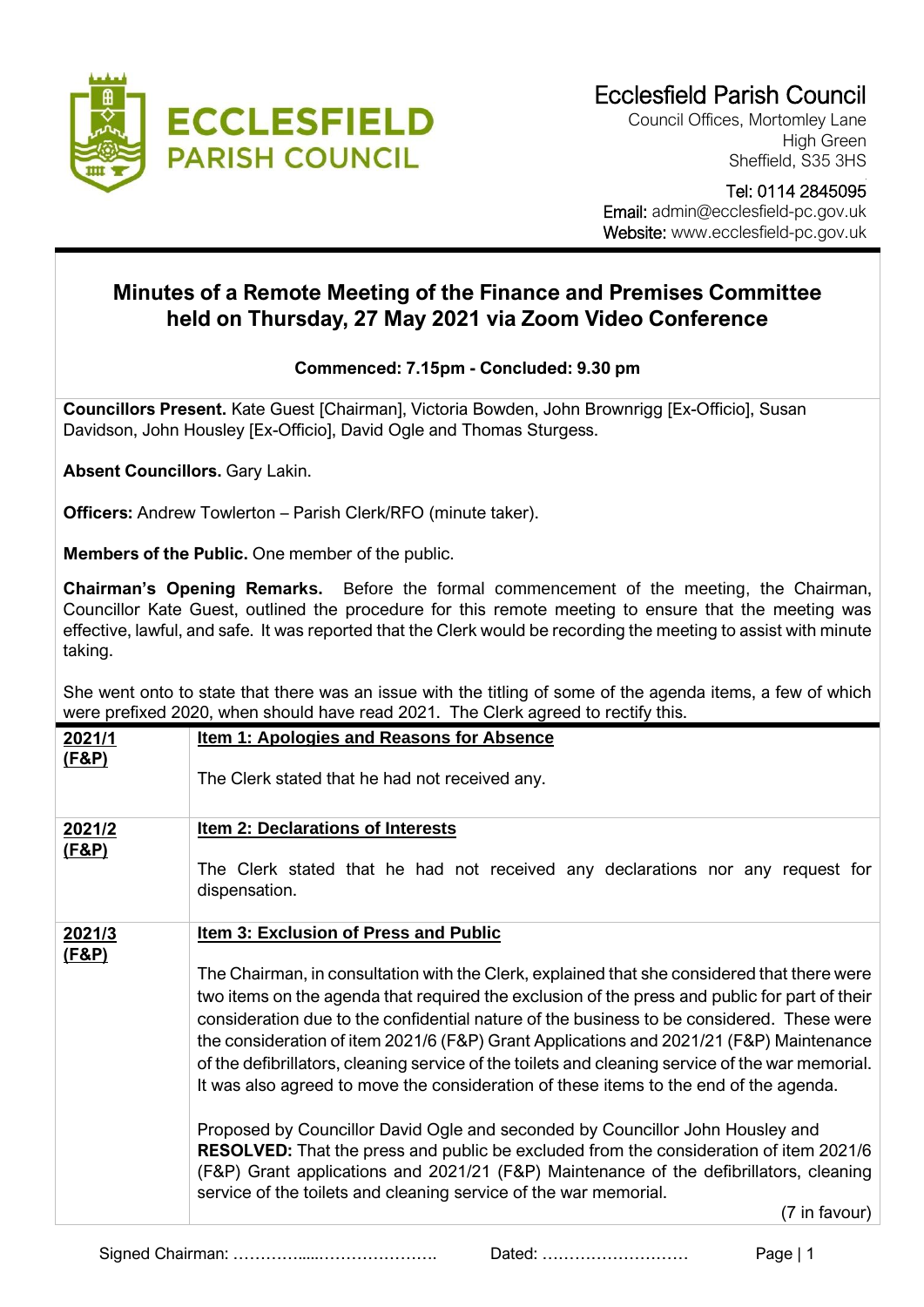| 2021/4           | <b>Item 4: Public Participation Session</b>                                                                                                                                                                                                                                                                                                                                                                                                                                                                                                                                                                                                                                                                                                                                                                                                                                             |
|------------------|-----------------------------------------------------------------------------------------------------------------------------------------------------------------------------------------------------------------------------------------------------------------------------------------------------------------------------------------------------------------------------------------------------------------------------------------------------------------------------------------------------------------------------------------------------------------------------------------------------------------------------------------------------------------------------------------------------------------------------------------------------------------------------------------------------------------------------------------------------------------------------------------|
| <u>(F&amp;P)</u> | A verbal and written question was raised by a member of the public about aspects of the<br>Council's financial policies and procedures, including reclaiming of VAT, systems for<br>approval of payments and April's accounts. The Chairman provided a verbal response and<br>said that she would follow up this enquiry in writing, if required.                                                                                                                                                                                                                                                                                                                                                                                                                                                                                                                                       |
| <u>2021/5</u>    | Item 5: To appoint a Vice-Chairman                                                                                                                                                                                                                                                                                                                                                                                                                                                                                                                                                                                                                                                                                                                                                                                                                                                      |
| (F&P)            | This was considered.                                                                                                                                                                                                                                                                                                                                                                                                                                                                                                                                                                                                                                                                                                                                                                                                                                                                    |
|                  | Proposed by Councillor Kate Guest and seconded by Councillor John Housley and<br><b>RESOLVED:</b> That David Ogle is appointed as Vice-Chairman of the Finance and Premises<br>Committee for 2021/22.<br>(7 in favour)                                                                                                                                                                                                                                                                                                                                                                                                                                                                                                                                                                                                                                                                  |
| 2021/6           | <b>Item 6: Grant Applications</b>                                                                                                                                                                                                                                                                                                                                                                                                                                                                                                                                                                                                                                                                                                                                                                                                                                                       |
| <u>(F&amp;P)</u> | <b>Ward Based Grants</b>                                                                                                                                                                                                                                                                                                                                                                                                                                                                                                                                                                                                                                                                                                                                                                                                                                                                |
|                  | Two were considered.                                                                                                                                                                                                                                                                                                                                                                                                                                                                                                                                                                                                                                                                                                                                                                                                                                                                    |
|                  | Proposed by Councillor Victoria Bowden and seconded by Councillor David Ogle and<br><b>RESOLVED:</b> That it is recommended to Council: -<br>1. That Unibrass Foundation be granted an award of £981.00 for hire of percussion<br>instruments from Chapeltown Silver Prize Band, van hire, music and printing, on-<br>site activities, and concert costs towards the inter-university brass band summer<br>school at Hesley Wood and that this should be 'top sliced' from the overall ward-<br>based grant pot.<br>2. That Ecclesfield Gala Committee be granted an award of £1,100 from the COVID<br>Recovery Fund towards the September 2021 Ecclesfield Gala.<br>Members also suggested that consideration should be given in next year's budget for a<br>specific budget heading for supporting galas and similar events.<br>(7 in favour)<br><b>Community Infrastructure Levy</b> |
|                  | One application was considered.                                                                                                                                                                                                                                                                                                                                                                                                                                                                                                                                                                                                                                                                                                                                                                                                                                                         |
|                  | Proposed by Councillor John Brownrigg and seconded by Councillor David Ogle and<br><b>RESOLVED:</b> That it is recommended to Council that Friends of Charlton Brook be granted<br>an award of £4,270 towards BMX track refurbishment and replacement of wooden knee<br>rails and provision of litter bins, seating, and minor path improvements at Charlton Brook<br>greenspace.                                                                                                                                                                                                                                                                                                                                                                                                                                                                                                       |
|                  | It was also agreed that there should be a formal cheque presentation to Friends of Charlton<br>Brook involving relevant parish and City Councillors. Councillor Susan Davidson agreed<br>to assist with this.<br>(7 in favour)                                                                                                                                                                                                                                                                                                                                                                                                                                                                                                                                                                                                                                                          |
| <u>2021/7</u>    | <b>Item 7: Finance and Premises Committee Minutes</b>                                                                                                                                                                                                                                                                                                                                                                                                                                                                                                                                                                                                                                                                                                                                                                                                                                   |
| <u>(F&amp;P)</u> | Councillor Kate Guest provided a brief overview of the approved minutes and matters<br>arising from the meeting held on 29 April 2021.                                                                                                                                                                                                                                                                                                                                                                                                                                                                                                                                                                                                                                                                                                                                                  |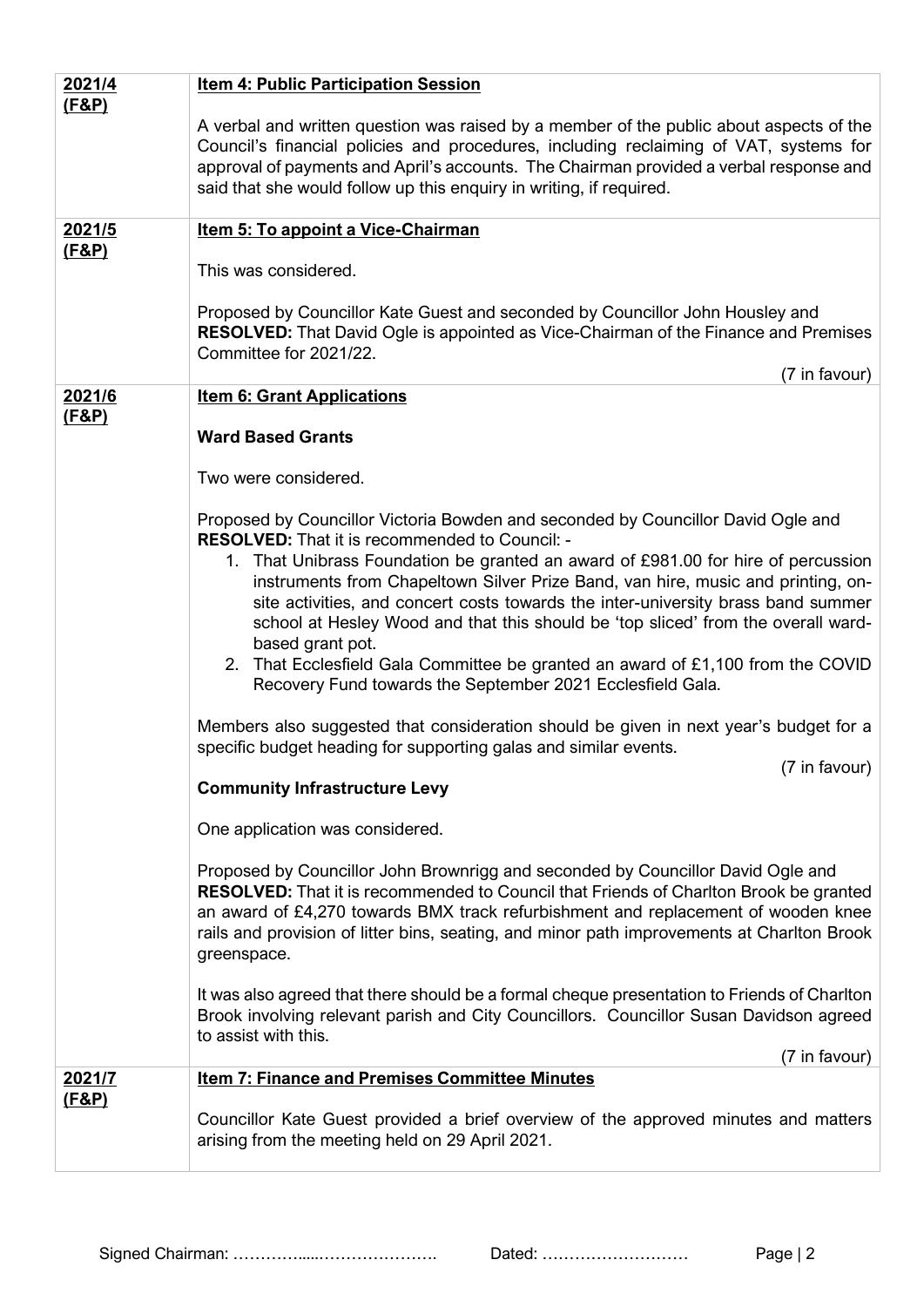|        |                                                                                                                                                                                                                                                                                                                                                                                                                                                                                                                                                                                                                                                                                                                                                                                                                  |                                            | The Clerk gave a brief overview of preparations for Annual Governance and Accountability<br>Return 2020/2021. It was agreed that if it was necessary to pay staff overtime to assist with<br>this, the Clerk could use his delegated powers to facilitate this. |             |               |  |
|--------|------------------------------------------------------------------------------------------------------------------------------------------------------------------------------------------------------------------------------------------------------------------------------------------------------------------------------------------------------------------------------------------------------------------------------------------------------------------------------------------------------------------------------------------------------------------------------------------------------------------------------------------------------------------------------------------------------------------------------------------------------------------------------------------------------------------|--------------------------------------------|-----------------------------------------------------------------------------------------------------------------------------------------------------------------------------------------------------------------------------------------------------------------|-------------|---------------|--|
| 2021/8 | <b>Item 8: Update on the Accounts of the Council</b>                                                                                                                                                                                                                                                                                                                                                                                                                                                                                                                                                                                                                                                                                                                                                             |                                            |                                                                                                                                                                                                                                                                 |             |               |  |
| (F&P)  | The Clerk provided a verbal and written report regarding the financial affairs of the Council.<br>This included the cashbook, account bank reconciliation and management accounts for<br>March 2021. He explained that subject to final confirmation and verification, these were<br>in effect the Council's end of year accounts. He added that the Council was heading for a<br>major underspend due to COVID and other reasons. He had supplied copies of the various<br>supporting bank statements to the Chairman for her signature.<br>Proposed by Councillor David Ogle and seconded by Councillor John Housley and<br>RESOLVED: That the cashbook, account/bank reconciliation and management accounts<br>for March 2021 as shown at appendices 8a, 8b and 8c be recommended to Council for<br>approval. |                                            |                                                                                                                                                                                                                                                                 |             |               |  |
| 2021/9 |                                                                                                                                                                                                                                                                                                                                                                                                                                                                                                                                                                                                                                                                                                                                                                                                                  | <b>Item 9: Payments for Approval</b>       |                                                                                                                                                                                                                                                                 |             | (7 in favour) |  |
| (F&P)  | The Clerk gave a brief verbal and written report on payments between 14 May 2021 and<br>20 May 2021 requiring approval. Councillor John Brownrigg queried the amount to be<br>paid to British Gas (dated 14.5.21) for gas for the community room, which the Clerk agreed<br>to look into.<br>Proposed by Councillor David Ogle and seconded by Councillor Victoria Bowden and<br>RESOLVED: That the schedule of payments dated 14/5/21 to 20/5/21 and shown below be<br>endorsed and the payments be recommended to Council for approval.                                                                                                                                                                                                                                                                        |                                            |                                                                                                                                                                                                                                                                 |             |               |  |
|        | Date invoice<br>received                                                                                                                                                                                                                                                                                                                                                                                                                                                                                                                                                                                                                                                                                                                                                                                         | <b>Payee Name</b>                          | <b>Description</b>                                                                                                                                                                                                                                              | Ref         | Amount        |  |
|        | 14.5.21                                                                                                                                                                                                                                                                                                                                                                                                                                                                                                                                                                                                                                                                                                                                                                                                          | Hoey Ainscough<br>Assoc. Ltd               | Consultancy fee for<br>governance and HR<br>support as part of<br>the Moses/Presland<br>Ecclesfield<br>Intervention report                                                                                                                                      | <b>BACS</b> | £2400.00      |  |
|        | 14.5.21                                                                                                                                                                                                                                                                                                                                                                                                                                                                                                                                                                                                                                                                                                                                                                                                          | Personnel Advice &<br><b>Solutions Ltd</b> | Production of report<br>on staffing issues as<br>part of the<br>Moses/Presland<br>Ecclesfield<br>intervention report                                                                                                                                            | <b>BACS</b> | £180.00       |  |
|        | 14.5.21                                                                                                                                                                                                                                                                                                                                                                                                                                                                                                                                                                                                                                                                                                                                                                                                          | <b>HMRC</b>                                | Tax and NI: May 21                                                                                                                                                                                                                                              | Cheque      | £476.88       |  |
|        | 14.5.21                                                                                                                                                                                                                                                                                                                                                                                                                                                                                                                                                                                                                                                                                                                                                                                                          | <b>British Gas</b>                         | Gas: Community<br>room                                                                                                                                                                                                                                          | DD          | £62.54        |  |
|        | 17.5.21                                                                                                                                                                                                                                                                                                                                                                                                                                                                                                                                                                                                                                                                                                                                                                                                          | <b>YLCA</b>                                | <b>Good Councillors</b><br>Guide x6                                                                                                                                                                                                                             | <b>BACS</b> | £24.93        |  |

Signed Chairman: ………….....…………………. Dated: ……………………… Page | 3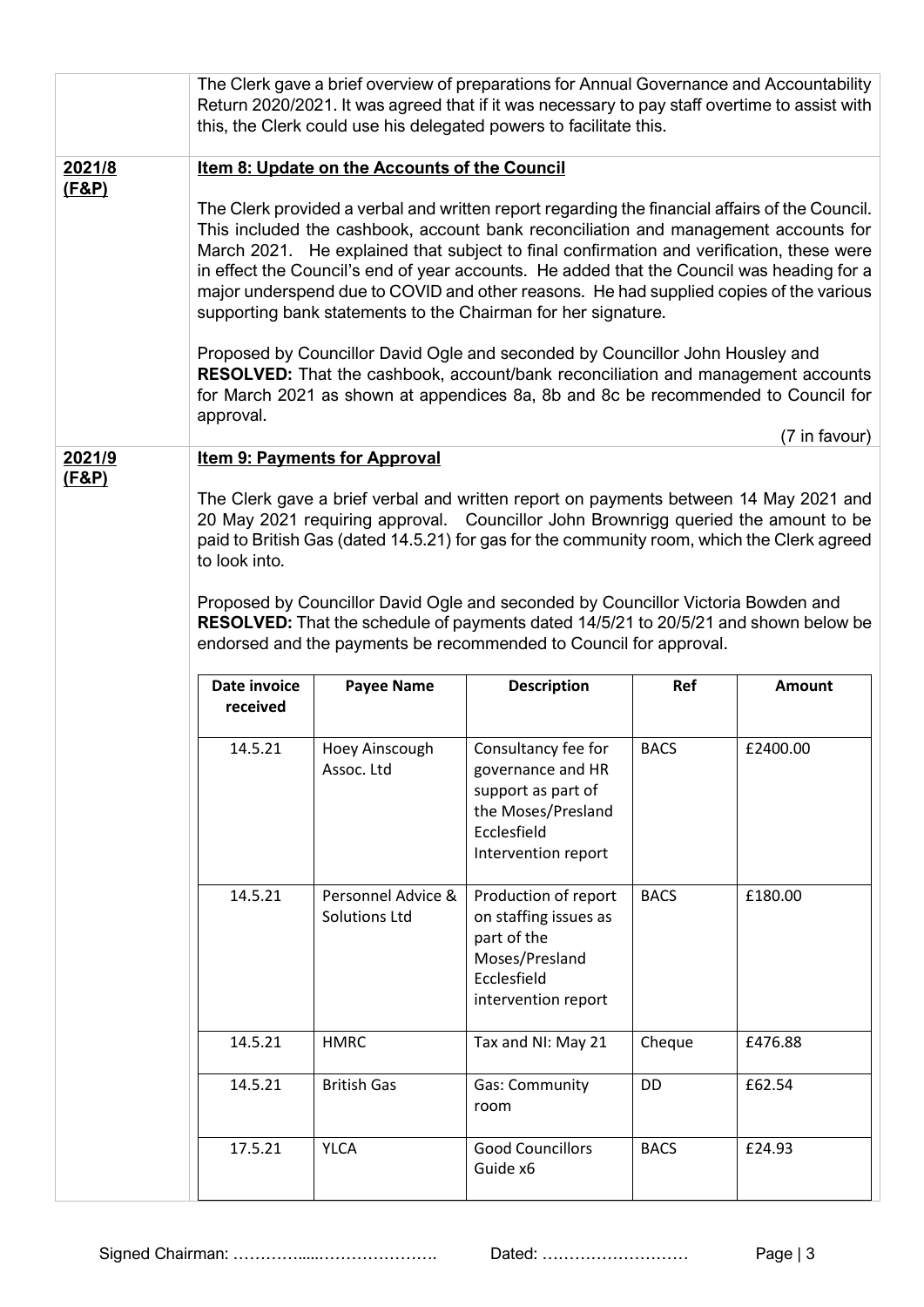|                             | 18.5.21                                                                                                                                                                                                                                                                                                                                                                                                                                                                                                                                                                                                                                                                                                                                                                                                                                                                                                                                                                                             | PKF Littlejohn LLP                              | Follow up work to<br><b>Annual Governance</b><br>and Accountability<br>Return 2019/2020                                                                                                                                                                                                                                                                                                                                                                                                                                                                                                                                                                                                                                                                                                                                                                                                                                                                                                                                                                                                                                                                                                                                                                                                                                                                                                                                                                                                                                                                                                                                                                                               | <b>BACS</b> | £852.00       |
|-----------------------------|-----------------------------------------------------------------------------------------------------------------------------------------------------------------------------------------------------------------------------------------------------------------------------------------------------------------------------------------------------------------------------------------------------------------------------------------------------------------------------------------------------------------------------------------------------------------------------------------------------------------------------------------------------------------------------------------------------------------------------------------------------------------------------------------------------------------------------------------------------------------------------------------------------------------------------------------------------------------------------------------------------|-------------------------------------------------|---------------------------------------------------------------------------------------------------------------------------------------------------------------------------------------------------------------------------------------------------------------------------------------------------------------------------------------------------------------------------------------------------------------------------------------------------------------------------------------------------------------------------------------------------------------------------------------------------------------------------------------------------------------------------------------------------------------------------------------------------------------------------------------------------------------------------------------------------------------------------------------------------------------------------------------------------------------------------------------------------------------------------------------------------------------------------------------------------------------------------------------------------------------------------------------------------------------------------------------------------------------------------------------------------------------------------------------------------------------------------------------------------------------------------------------------------------------------------------------------------------------------------------------------------------------------------------------------------------------------------------------------------------------------------------------|-------------|---------------|
|                             | 20.5.21                                                                                                                                                                                                                                                                                                                                                                                                                                                                                                                                                                                                                                                                                                                                                                                                                                                                                                                                                                                             | <b>Aubern Creative</b><br>Design                | *Walking website -<br><b>Archive Project</b>                                                                                                                                                                                                                                                                                                                                                                                                                                                                                                                                                                                                                                                                                                                                                                                                                                                                                                                                                                                                                                                                                                                                                                                                                                                                                                                                                                                                                                                                                                                                                                                                                                          | <b>BACS</b> | £1920.00      |
|                             | 20.5.21                                                                                                                                                                                                                                                                                                                                                                                                                                                                                                                                                                                                                                                                                                                                                                                                                                                                                                                                                                                             | <b>YPO</b>                                      | Boxes for walks<br>leaflets and USBS for<br>Councillors                                                                                                                                                                                                                                                                                                                                                                                                                                                                                                                                                                                                                                                                                                                                                                                                                                                                                                                                                                                                                                                                                                                                                                                                                                                                                                                                                                                                                                                                                                                                                                                                                               | <b>BACS</b> | £293.28       |
|                             |                                                                                                                                                                                                                                                                                                                                                                                                                                                                                                                                                                                                                                                                                                                                                                                                                                                                                                                                                                                                     |                                                 |                                                                                                                                                                                                                                                                                                                                                                                                                                                                                                                                                                                                                                                                                                                                                                                                                                                                                                                                                                                                                                                                                                                                                                                                                                                                                                                                                                                                                                                                                                                                                                                                                                                                                       |             | (7 in favour) |
| 2021/10<br>(F&P)            | Item 10: Challenge to the Council's Accounts for 2019/2020<br>The Chairman led on this both in her capacity as Chairman of the Finance and Premises<br>Committee and Chairman of the Sub-Committee of the Finance and Premises Committee<br>leading on this. She explained that the challenge had been satisfactorily resolved.<br>She explained that the Sub-Committee leading the investigation had produced their<br>findings and recommendations. These had been discussed with the person who made<br>the complaint, who had confirmed they were happy with them. They had been reported in<br>full at the Council's Annual Parish Meeting held on 19 May 2021. Both the complainant<br>and the Council had notified the external auditor that it has been satisfactorily resolved.<br>The Clerk confirmed that the relevant Notice of conclusion of the audit: Annual Return for<br>the year ended 31st March 2020 had been placed on the Council Notice Board and<br>Website on 26 May 2021. |                                                 |                                                                                                                                                                                                                                                                                                                                                                                                                                                                                                                                                                                                                                                                                                                                                                                                                                                                                                                                                                                                                                                                                                                                                                                                                                                                                                                                                                                                                                                                                                                                                                                                                                                                                       |             |               |
| 2021/11<br><u>(F&amp;P)</u> | should be updated as follows:<br>above.<br>Standing Orders and Bacs.                                                                                                                                                                                                                                                                                                                                                                                                                                                                                                                                                                                                                                                                                                                                                                                                                                                                                                                                | <b>Item 11: Review of Financial Regulations</b> | The Clerk explained that it was good practice for a Council to review its Financial<br>Regulations on a regular basis. The Council's had been independently reviewed as part of<br>Moses/Presland Ecclesfield Intervention Report 2021 which in its draft report concluded<br>'The Council's Financial Regulations are up to date and based on the NALC Model<br>template, and as such mirror good practice', though did add 'the regulations need to be<br>updated in line with procurement regulations'. The Clerk made other suggested changes<br>to the Financial Regulations especially in respect of the policies and procedures for<br>authorisation of payments and potentially grants between the various Council meetings as<br>well as the Clerk, including under delegated powers. These and other suggestions to the<br>Council's financial regulation and procedures were then discussed.<br>Proposed by Councillor David Ogle and seconded by Councillor Vic Bowden and<br><b>RESOLVED:</b> That it is recommended to Council that the Council's Financial Regulations<br>1. They should be brought up to date in line with procurement regulation as highlighted<br>2. The Clerk is granted delegated powers to approve spend on any item up to £100 where<br>there is sufficient budget provision for that class of expenditure.<br>3. All payments should be reported to and approved by Full Council.<br>4. Full Council should authorise expenditure on approved earmarked reserves.<br>5. They should include an agreed schedule of payments to be made by Direct Debit,<br>6. Finance and Premises Committee be granted delegated power to authorise Ward Based |             |               |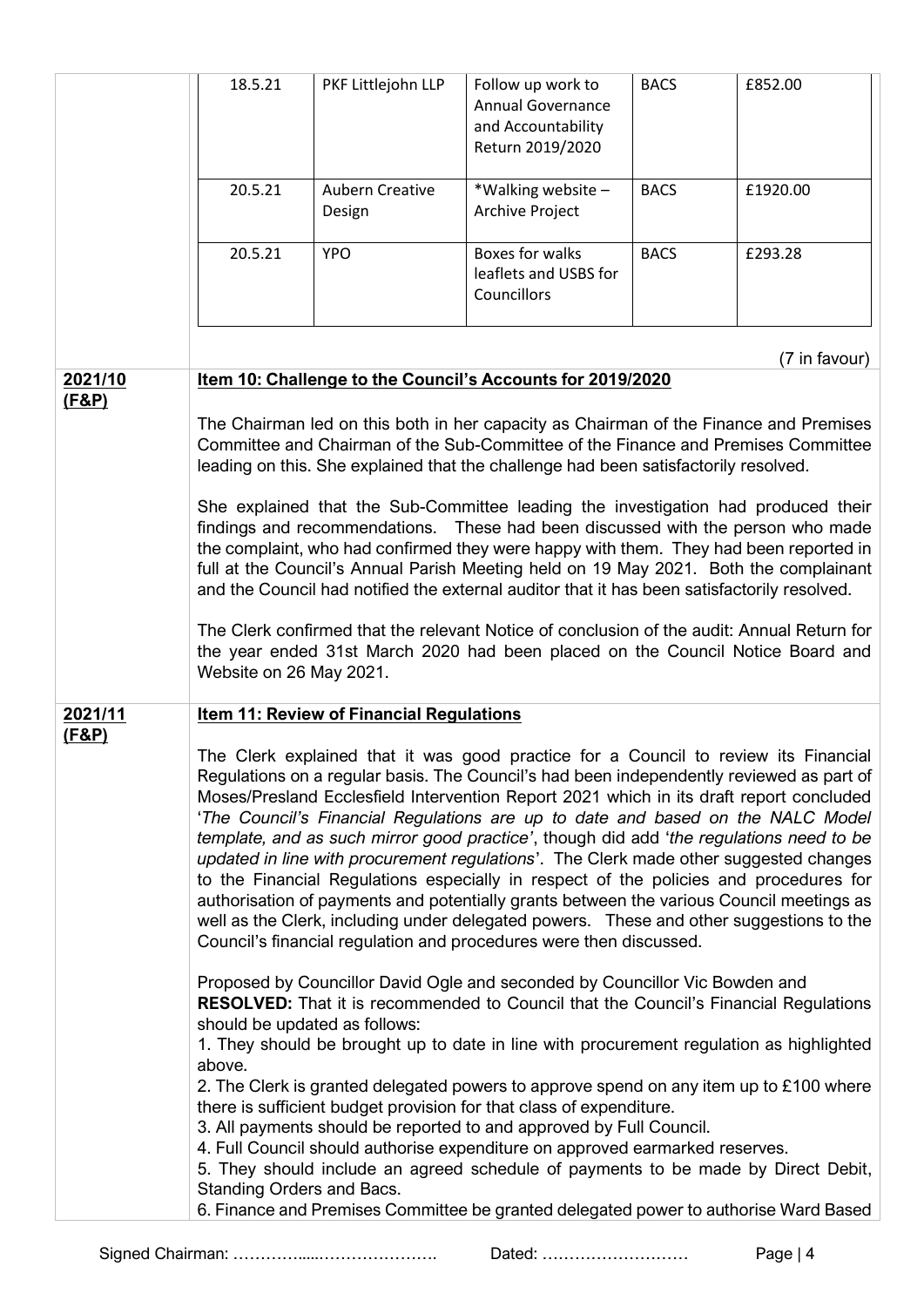|                  | and COVID grants up to a value of £350.                                                                                                                                                                                                                                                                                                                                                                                                                                                                                                                    |
|------------------|------------------------------------------------------------------------------------------------------------------------------------------------------------------------------------------------------------------------------------------------------------------------------------------------------------------------------------------------------------------------------------------------------------------------------------------------------------------------------------------------------------------------------------------------------------|
|                  | 7. The revised Financial Regulation should be brought to 15 July Finance and Premises<br>Committee for consideration.                                                                                                                                                                                                                                                                                                                                                                                                                                      |
|                  | 8. In addition, the Clerk, in conjunction with the Chairman and Vice Chairman of the Finance<br>and Premises of the Committee, review the process for authorising expenditure on an                                                                                                                                                                                                                                                                                                                                                                        |
|                  | earmarked reserve.<br>(7 in favour)                                                                                                                                                                                                                                                                                                                                                                                                                                                                                                                        |
| 2021/12          | <b>Item 12: Updating of the Council's banking mandates</b>                                                                                                                                                                                                                                                                                                                                                                                                                                                                                                 |
| <u>(F&amp;P)</u> | It was agreed that this should be considered at the same time as Item 13 (below).                                                                                                                                                                                                                                                                                                                                                                                                                                                                          |
| 2021/13          | Item 13: Unity Bank revised pricing to the Council's current account fee                                                                                                                                                                                                                                                                                                                                                                                                                                                                                   |
| <u>(F&amp;P)</u> | It was reported that Unity Bank had announced a significant increase in the fee they charge<br>for providing its banking services to the Council. This was then considered. The Clerk<br>was asked to review the services Unity Bank provide to ensure that they represent good<br>value. It was also agreed that it may be prudent if the Council was to delay updating its<br>bank mandates (see item above 2021/12 (F&P)) pending the outcome of this exercise.                                                                                         |
| 2021/14          | Item 14: Use of 'CCTV' Building next to Chapeltown Toilets for the storage of Council                                                                                                                                                                                                                                                                                                                                                                                                                                                                      |
| <u>(F&amp;P)</u> | materials                                                                                                                                                                                                                                                                                                                                                                                                                                                                                                                                                  |
|                  | It was reported that Councillor John Housley, the Vice Chairman of the Council, and<br>Council staff had visited the building next to Chapeltown Toilets to establish whether it<br>could be used to safely store Council materials. As storage space at the Council Offices is<br>close to capacity. Their opinion was that the building with some minor works, such as the<br>introduction of shelves, and if the materials were safely stored, such as through the use of<br>plastic boxes, would be suitable.                                          |
| 2021/15          | Item 15: Community Infrastructure Levy 2021/2022                                                                                                                                                                                                                                                                                                                                                                                                                                                                                                           |
| <u>(F&amp;P)</u> | Members were asked to consider their priorities for spending of the Parish Council's share<br>of the Levy for 2021/22, with a view to recommending this to Full Council. A wide-ranging<br>discussion then took place on this. It was agreed that the focus of the Council's spending<br>of its share should be on:<br>improvements to parks and open spaces and<br>(i)<br>highway safety measures, including the provision of zebra crossings.<br>(ii)                                                                                                    |
| 2021/16          | <b>Item 16: Chapeltown Toilets</b>                                                                                                                                                                                                                                                                                                                                                                                                                                                                                                                         |
| <u>(F&amp;P)</u> | It was reported that the same person had contacted the Council twice about difficulties<br>they had experienced in locking the disabled toilet. The toilets had been inspected by an<br>electrician, the contractor FMS, and a councillor, and they could not see any obvious issue<br>with them. Councillor John Housley offered to meet with the person should the issue arise<br>again. It was also agreed that it may be useful to strengthen the guidance on how to use<br>the toilets; Councillor David Ogle offered to prepare a video if required. |
| 2021/17          | Item 17: Update on the audit of Council's notice boards                                                                                                                                                                                                                                                                                                                                                                                                                                                                                                    |
| <u>(F&amp;P)</u> | Councillor John Housley gave a verbal report on his findings and recommendations<br>following the audit.                                                                                                                                                                                                                                                                                                                                                                                                                                                   |
|                  | Proposed by Councillor David Ogle and seconded by Councillor John Housley and<br><b>RESOLVED:</b> That it is recommended to Council that it purchases four noticeboards (a mix<br>of open and closed) for various locations across the Parish including outside the Acorn                                                                                                                                                                                                                                                                                  |